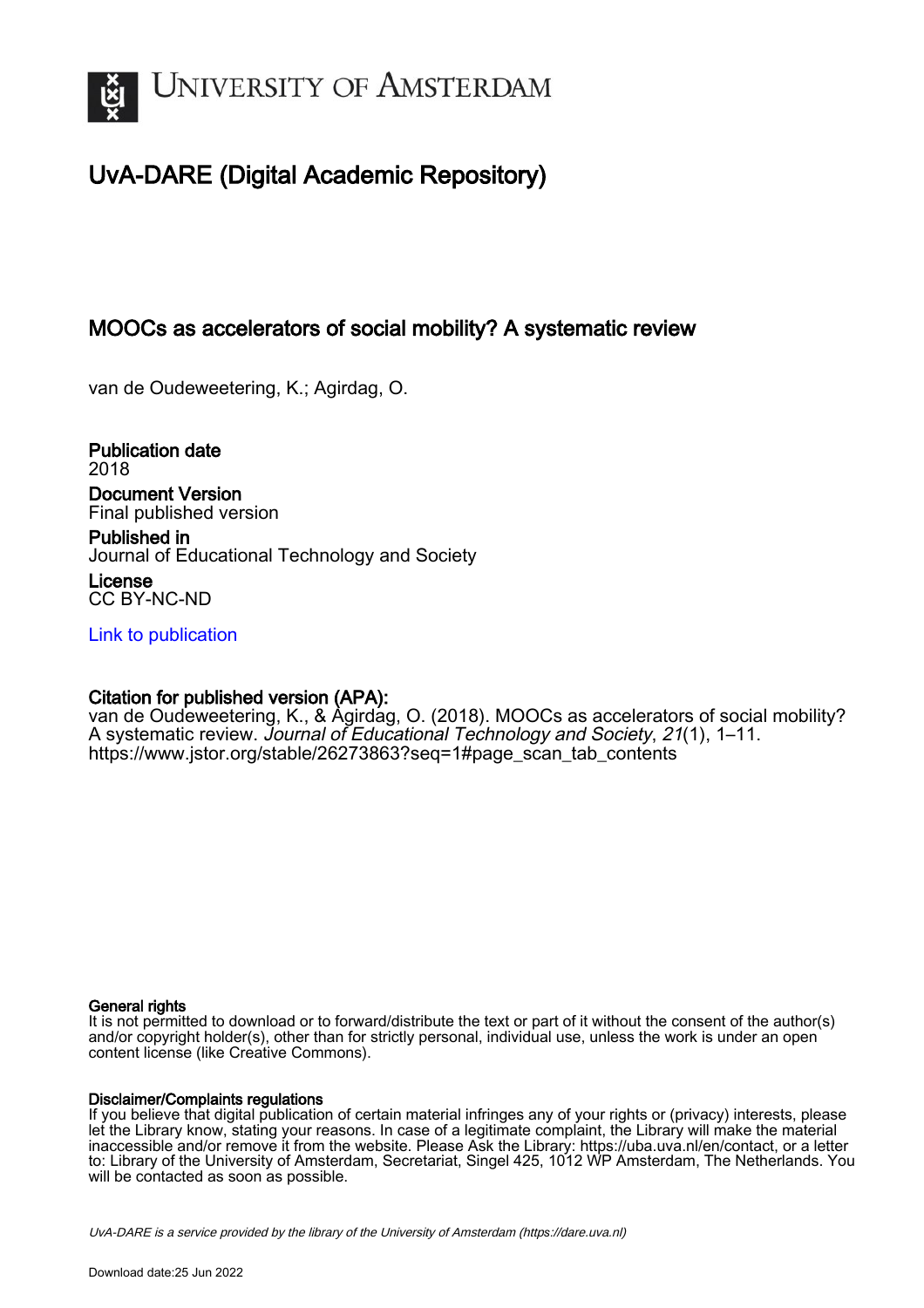# **MOOCS as Accelerators of Social Mobility? A Systematic Review**

## **Karmijn van de Oudeweetering1\* and Orhan Agirdag1,2**

<sup>1</sup>Department of Educational Sciences, University of Amsterdam, Nieuwe Achtergracht, Amsterdam, The Netherlands // <sup>2</sup>Laboratory for Education and Society, University of Leuven, Leuven, Belgium //

karmijn.vandeoudeweetering@gmail.com // o.agirdag@uva.nl

## \*Corresponding author

(Submitted July 21, 2016; Revised October 16, 2016; Accepted November 17, 2016)

### **ABSTRACT**

Due to their perceived scope and openness to socially underprivileged groups, Massive Open Online Courses (MOOCs) have been presented as tools to enhance social mobility. However, there has also been evidence to suggest that MOOCs are mainly beneficial for privileged groups and could even contribute to an increasing gap in educational opportunities between privileged and underprivileged populations. This systematic review has evaluated 31 empirical studies to examine how MOOCs benefit the socially privileged in comparison to underprivileged groups. The literature has pointed out specific formal barriers that might make MOOCs less accessible for underprivileged learners. In addition, enrollment demographics displayed that the majority of MOOC learners is well educated, employed and from developed countries. Finally, the literature suggested that privileged learners could be more likely to complete a MOOC. Nevertheless, the literature indicated a notable share of underprivileged learners that would otherwise not enjoy higher education. Moreover, it is suggested that certain MOOCs might serve underprivileged learners more than other MOOCs. The implications of these findings and recommendations for future research will be discussed.

## **Keywords**

Massive open online courses, MOOCs, Distance education, Digital inequality

## **Introduction**

Whereas education can be perceived as a means to social mobility, there are still significant barriers towards the equality of educational opportunities (e.g., Konstantinovskiy, 2012; Triventi, 2013). With the upswing of Internet, online education has evolved as a new instrument to reach those less able to enroll in formal institutions (Kuriloff, 2005). Massive Open Online Courses (MOOCs) developed as a specific form of online education, comprising well-structured, mainly university-level, programs. Since MOOCs charge small or no fees and can take up unlimited amounts of students, they are expected to alleviate barriers to higher education (Rohs & Ganz, 2015). More specifically, MOOCs seem to provide viable alternatives for higher education in developing countries where access to education is relatively limited (World Bank Group, 2012) or in countries where annual tuition fees can exceed 10,000 dollars (Usher & Medow, 2010).

However, empirical evidence has shown mixed results with regards to the social mobility in MOOCs. On the one hand, research has demonstrated that MOOCs enable less privileged groups to improve their career trajectory against lower investments than in formal higher education (Zhenghao, Alcorn, Christensen, Eriksson, Koller, & Emanuel, 2015). On the other hand, studies suggested that barriers to enrollment in MOOCs are relatively higher for underprivileged individuals (Yáñez, Nigmonova, & Panichpathom, 2014) and that less privileged populations are underrepresented in certain MOOCs (e.g., Emanuel, 2013). Even though these findings seem to contradict, it could be that outcomes with regards to social equality depend on the specific characteristics of the MOOC under study. Considering the large diversity of subjects, pedagogies and languages in MOOCs (Shah, 2014), studying a wider variety of MOOCs might help to identify larger trends of social inequalities. Reviews on MOOC literature, for example, have indicated that especially South-East Asian and African learners are in minority in the MOOC population and that linguistic or cultural difficulties could be the source of these inequalities (Liyanagunawardena, Adams, & Williams, 2013a; Rolfe, 2015). Moreover, one review indicated that inequalities in MOOC participation could be caused by an uneven occupancy of electronic equipment, Internet and digital literacies (Valentin, 2015). Even though these reviews identified and explained social inequalities in MOOCs, they did not systematically evaluate the scope and the quality of the existing empirical evidence and to what extent these could support general conclusions. These reviews neither compared the social implications of MOOCs against other forms of education, which hampers an intelligible interpretation on the impact of MOOCs in the educational landscape. Addressing these issues in a systematic review will help to understand whether, which and how MOOCs currently enhance educational opportunities for those otherwise underprivileged.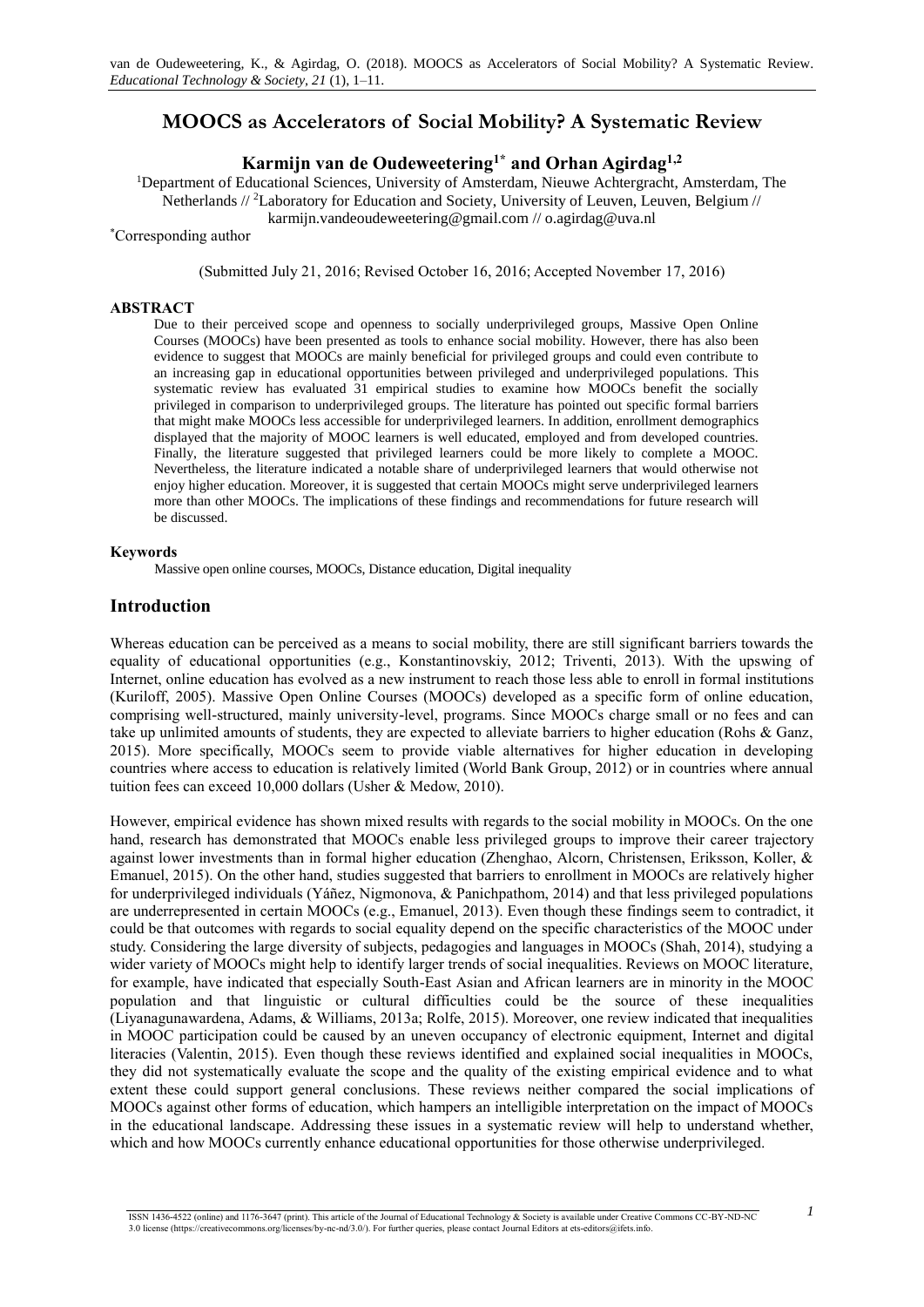## **Theoretical background**

In order to understand social inequalities and to define privileges in formal education, the social- and cultural reproduction theory forms an intelligible framework (Bourdieu, 1973; Bourdieu, 1986). This theory explains educational participation, success and attainment by different forms of "capital". On the one hand, it is acknowledged that economic capital, in terms of financial investments and the ability to spend time off paid labor, is an important condition for educational participation (Bourdieu, 1986). Social and cultural capital, on the other hand, represent the knowledge, social ties and cultural conceptions that make it easier to function in educational institutions (Bourdieu, 1973). These latter forms of capital constitute more hidden conditions for educational success, as these tend to be conveyed within families and internalized at an early age (Bourdieu, 1986). Based on these assumptions, those who are raised in culturally and socially dominant contexts and possess a solid financial background could be regarded as privileged in formal education sectors. Underprivileged individuals, consequently, have relatively less resources in the financial and social domain and their cultural understandings might diverge more from those in educational institutions. Considering their usefulness to understand privileges in education, this study will adopt these conceptualizations in order to compare whether and to which extent MOOCs could improve social equality in comparison to formal education.

### **The present study**

This study aims to synthesize empirical evidence on the potential of MOOCs to reach and serve those who are privileged versus underprivileged in formal education. As this study will systematically evaluate empirical findings on social inequalities in MOOCs, it could provide fundamental insights on the scope, strengths and limitations of evidence on this issue. Therefore, the research outcomes could inform MOOC providers on the social implications of MOOCs. In addition, it will help to estimate the validity of previous findings and could inform researchers on specific issues related to studying social inequalities in MOOCs.

Based on these concerns and the theoretically based conceptualizations of privilege, the following three research questions guided the research process:

- To what extent are formal barriers to MOOC participation inequal for underprivileged and privileged groups?
- To what extent is MOOC enrollment inequal between underprivileged and privileged groups?
- To what extent is MOOC completion inequal between underprivileged and privileged groups?

## **Methods**

#### **Literature selection**

The literature search for this review was conducted from the 17th to the 26th of October 2015. Three databases, ERIC, Webofknowledge and Google Scholar, were chosen for the reliability, quality and the relevance of their sources. In order to reach a broad scope of literature, "MOOC" was used as a general search term in ERIC and in Webofknowledge. In Webofknowledge this yielded many articles in irrelevant research domains such as chemistry or music history. Hence, a filter for social science domain was added in the literature search. The searches yielded 207 articles in WebofKnowledge and 270 articles in ERIC, with some overlap in the presented articles. To amplify the selection of literature, Google Scholar was searched for "MOOC accessibility," "MOOC reach," "MOOC qualitative," "MOOC quantitative" and "MOOC demographic." The criteria for the selection of articles were that (a) it concerned an empirical study (b) the study provided of either data on formal barriers, learner demographics or completion and (c) implications of these data could be related to patterns of social equality or inequality. These criteria were considered to lead to a selection of high-quality and relevant studies that would be relevant for answering the three research questions. The final selection of articles comprised 31 studies published in the period of 2013-2015, sorted for their relevance for the three research questions. These studies are marked with an asterisk (see References).

## **Coding**

The analysis started with a process of open coding. In this phase, the first author distinguished text fragments in the studies that could be relevant for at least one of the research questions. Open codes constituted descriptive labels for these text fragments. In the next phase, the first author compared the open codes and grouped the codes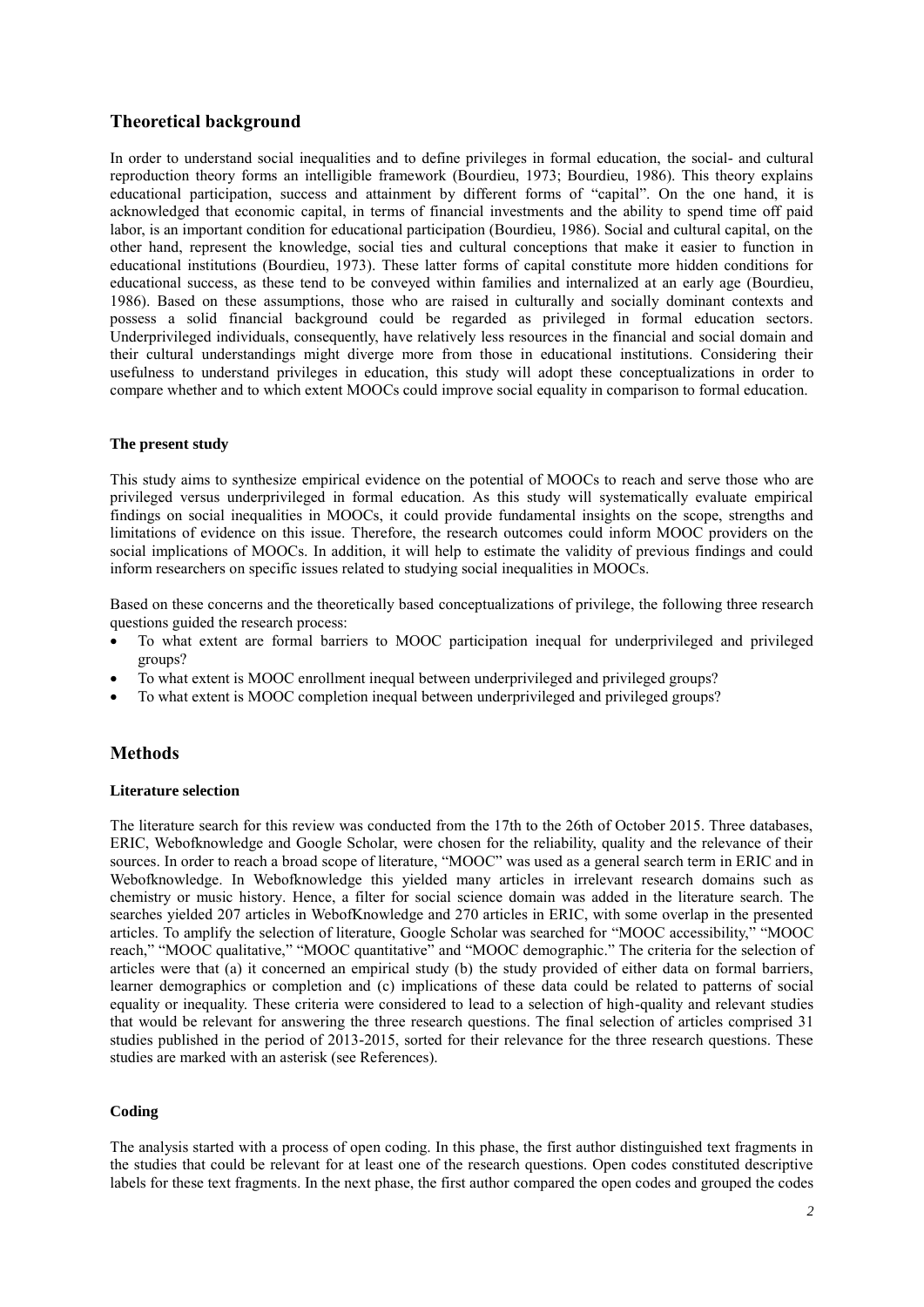to compose specific sub-domains within the research questions. These sub-domains were labeled, which constituted a proposed code structure. In order to secure the validity of the codes, the second author reviewed the codes in reference to the associated text fragments and provided suggestions for adjustments in case of discordance. Finally, the authors collaboratively associated each of the selected articles with at least one code, along with a specific negative or positive orientation. Table 1 provides a clarification of the codes. An elaborated table on the analyses can be found at www.orhanagirdag.com/jets.

| Table 1. Codes per research question                       |                                                    |  |  |  |  |
|------------------------------------------------------------|----------------------------------------------------|--|--|--|--|
| Research question                                          | Code                                               |  |  |  |  |
| What are the formal barriers to participation in MOOCs?    | $ICT - ICT$ access                                 |  |  |  |  |
|                                                            | PRK – Prerequisite Knowledge                       |  |  |  |  |
|                                                            | $COS - Cost$                                       |  |  |  |  |
| To what extent do enrollment rates show patterns of social | $EDU - Educational$ attainment                     |  |  |  |  |
| (in)equality in MOOCs?                                     | $OCC - Occupational position$                      |  |  |  |  |
|                                                            | $GEO - Geographical location$                      |  |  |  |  |
| To what extent do completion rates show patterns of social | EDU – Educational attainment                       |  |  |  |  |
| (in)equality in MOOCs?                                     | SKL – Skills and Knowledge                         |  |  |  |  |
| Relation to social equality                                | $(+)$ – positively related to social equality      |  |  |  |  |
|                                                            | $(-)$ – negatively related on social equality      |  |  |  |  |
|                                                            | $(+/-)$ – ambiguously related to social inequality |  |  |  |  |

The codes selected for the first research question represented three formal barriers that were interrelated with privileges in education. The first code, "ICT access" (ICT), represented the requirement of hardware, software and Internet infrastructures, indicating both social and economic privileges. The second code, "Prerequisite Knowledge" (PRK), described the necessity of prior knowledge in MOOCs as a privilege in the cultural domain. The code "Costs" (COS) indicated the social implications of financial requirements in MOOCs. The codes for the second research question represented privileges that could be derived from learner demographics. The code "Educational attainment" (EDU) represented information on learners' highest obtained diploma, as an indicator of general privilege in formal education. As all articles used the bachelor diploma as a reference category, welleducated learners were defined as "having a bachelor's degree or higher" and less educated as the remaining population. Furthermore, the code "Occupational position" (OCC) demonstrated information on employment rates within the MOOC population and industries of employment. Employment rates were depicted in four categories: "employed," "student," "retired" or "unemployed," where the full-time, part-time and self-employed populations are all integrated into the "employed" category. The third code, "Geographical Location" (GEO) comprised information on the residence of learners, indicating privileges due to cultural resources or social ties. The codes for the third research question explained or predicted MOOC completion by learner characteristics that could be related to privilege. The code "Educational Attainment" (EDU) addressed the potential impact of educational background, as an indicator of privilege in formal education, on completion. The second code, "Skills and Knowledge" (SKL) represented the influence of prior knowledge and skills on completion. Skills and knowledge were considered as indirect indicators of social, cultural and economic background as they represent the quality of experienced education, the absence of financial constraints to participate in education and a favorable upbringing. All of these codes were complemented with a code for their relation to social equality, indicating either a positive  $(+)$ , negative  $(-)$  or ambiguous  $(+)$  association with social equality.

## **Results**

## **Formal barriers to MOOCs**

The online availability, absence of pre-selection and low expenses support the expectation that MOOCs alleviate barriers to higher education for those less privileged in formal education. Still, the literature indicated three potential barriers that might hamper the access to MOOCs specifically for underprivileged students. These barriers were related to ICT access, prerequisite knowledge and costs, indicating the necessity of financial, cultural and social resources for MOOC participation.

## *ICT access*

Five studies discussed ICT access as a barrier to MOOC participation. Only one case study did not acknowledge ICT requirements as a barrier, stating: "Personal computer and Internet access, as well as minimal computer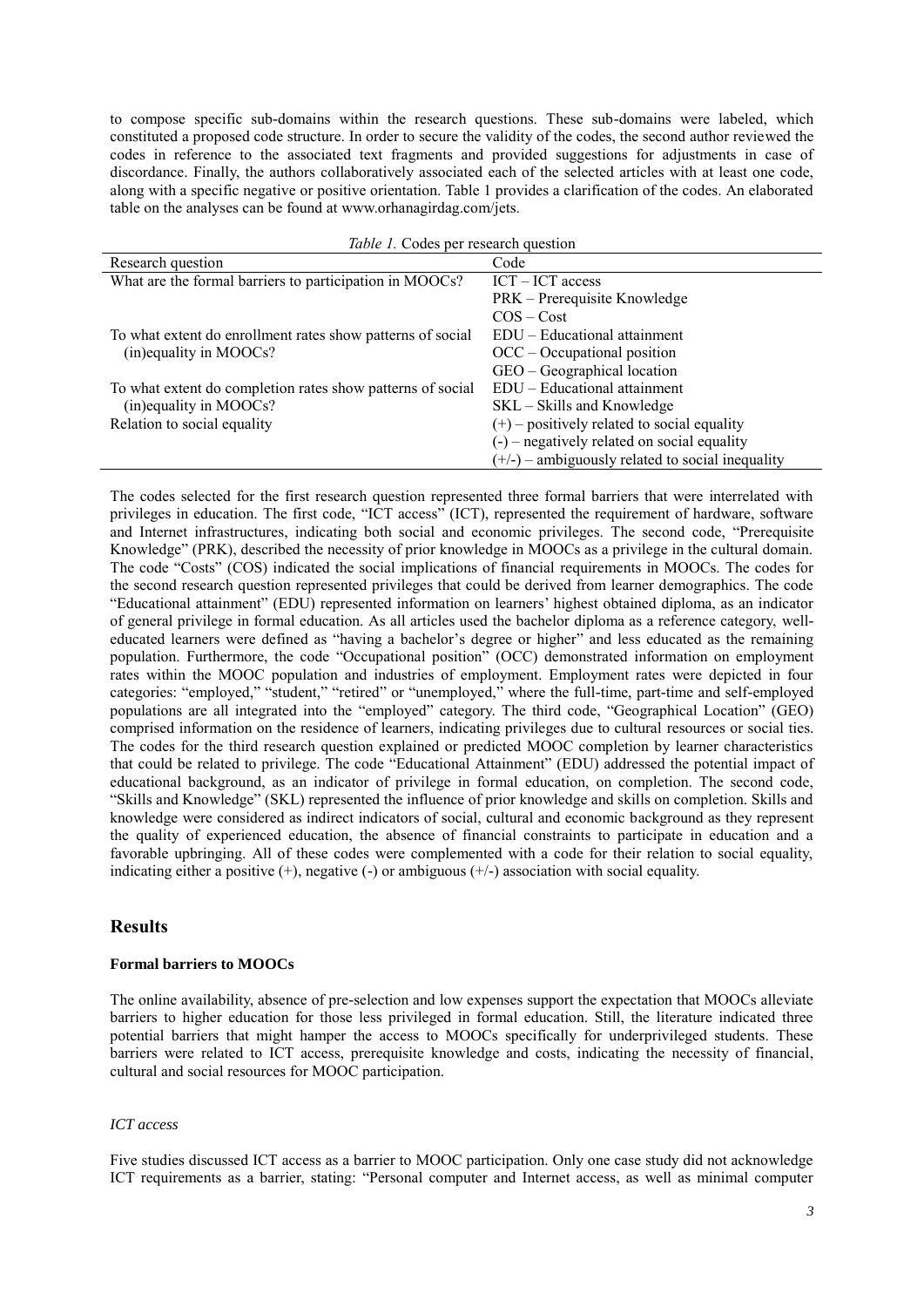literacy are the only prerequisites to register and access MOOCs" (Leontyev & Baranov, 2013, p. 1534). In contrast, other studies indicated that especially underprivileged learners might be unable to access MOOCs due to this requirement. First, it was emphasized that learners from isolated regions in developing countries experienced more impediments towards MOOC participation than those in urban areas, considering the unreliability of electricity provision, the remoteness of Internet facilities and the poor quality of those facilities (Alcorn, Christensen & Kapur, 2015; Liyanagunawardena, Williams & Adams, 2013b). Although there are initiatives to provide offline content and hardware in rural regions (Hollands & Tirthali, 2014), the impact of these interventions is restricted to certain areas and small supplies. Moreover, it was pointed out that there is a substantial number of families in Western countries that is unable to access Internet in their own homes (Evans & McIntyre, 2014). Computers in public libraries do not provide viable solutions, as learners are often disallowed to download the necessary software or visit the relevant websites on these computers (Audsley, Fernando, Maxson, Robinson, & Varney, 2013). This illustrates that the social context can hamper ICT access as a requirement for MOOC participation.

#### *Prerequisite knowledge*

Although MOOCs do not preselect students based on their academic records, seven studies indicated that prerequisite knowledge could be a barrier towards MOOCs. Of all courses on Coursera, Udacity and Edx, 29 percent required some background knowledge, like English proficiency, programming skills, or educational attainment (Audsley et al., 2013). These requirements might depend on the perceived difficulty of the course. A study on humanities MOOCs found that 20 percent specifically stated that an academic background or prior knowledge was required (Evans & McIntyre, 2014), whereas a study on medical MOOCs indicated 47 percent required background knowledge (Liyanagunawardena & Williams, 2014). In these and other domains, there were also courses that either gave conflicting information on the required level of experience (Evans & McIntyre, 2014), suggested prior knowledge was helpful (Liyanagunawardena & Williams, 2014) or did not state any indication on the level of the course (Raposo-Rivas, Martínez-Figuira & Sarmiento Campos, 2015). Even though MOOCs rarely meet the complexity of university level courses (Rhoads, Camacho, Toven-Lindsey, & Lozano, 2015), these ambiguous or compelling messages might dismay those with less background knowledge or academic experience. In this way, cultural or educational factors can play a role in MOOC participation.

### *Costs*

Even though MOOCs are generally perceived as free of cost, six studies discussed their financial barriers. In general, it is noted that MOOCs offer underprivileged populations the opportunity to enjoy higher education due to their affordability (Rhoads et al., 2015). Even for certain courses that require payments for personal certificates, there are financial aid programs for students who can proof they cannot afford these (Audsley et al., 2013). However, the fact that most platforms currently run on unsustainable business models leaves it uncertain what will happen with the height and frequency of the certificate fees (Evans & McIntyre, 2014). If these costs increase in their size and forcefulness, it will become less likely that underprivileged students opt for a certificate. Another potential financial barrier is interrelated with the barrier of ICT access. Namely, a substantial share of families with lower incomes is unable to buy the appropriate ICT equipment to participate in MOOCs (Evans & McIntyre, 2014). Especially in countries where Internet provision is unstable or of poor quality, watching online lectures might require relatively expensive extra bandwidth (Hollands & Tirthali, 2014). Other potential costs could evolve from additional learning materials, as many MOOC instructors strongly recommend and a smaller percentage requires the purchase of reading materials, technical gear or other materials (Audsley et al., 2013; Evans & McIntyre, 2014). Even though these costs are marginal in comparison to the overall costs of formal higher education, it shows that financial requirements might have a filtering effect for those less affluent.

#### **Patterns in MOOC enrollment**

As demographic data of MOOC learners could characterize their relative privilege, they can be adopted to interpret potential inequalities in enrollment. Most frequently reported demographic data comprise learners' educational attainment, representing the ability to achieve success in formal education. In addition, the data contains information on learners' occupational position, which could represent financial advantages and professional relations. Finally, the geographical location could indicate privileges related to cultural understandings and social surroundings that could advance educational opportunities.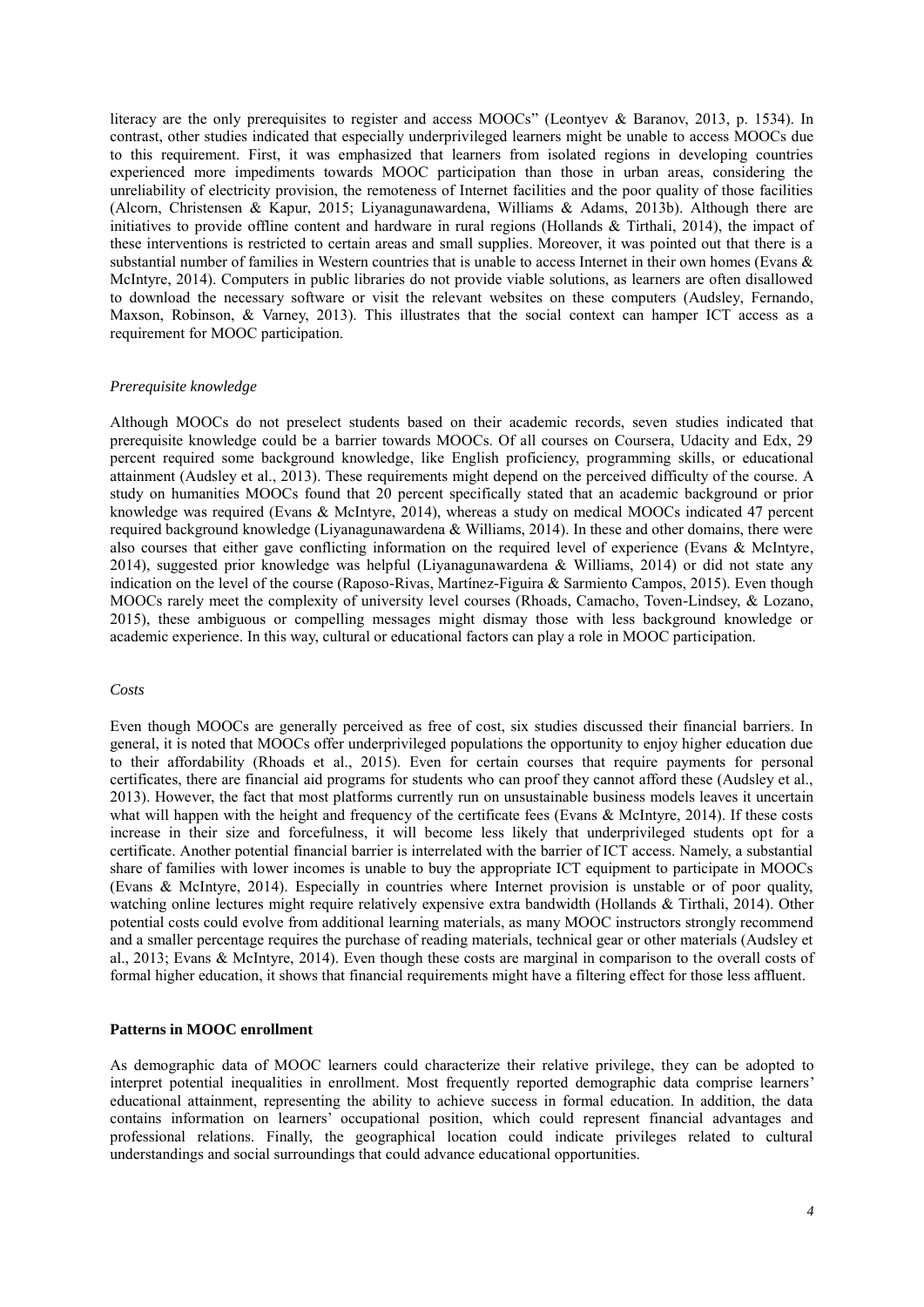#### *Educational attainment*

Fifteen of the selected studies provided information on the educational attainment of learners. These studies focused on one or multiple MOOCs on four major platforms. One study revealed the overall data of Coursera, currently the largest MOOC platform (Robinson et al., 2015). Table 2 shows an overview of these studies, including the related subject domain of the MOOC, the facilitating university and university ranking, as well as the percentages and absolute numbers of learners with a bachelor's degree or higher.

| Table 2. Selected case studies, MOOC characteristics and learner data |                             |                    |          |            |                      |  |
|-----------------------------------------------------------------------|-----------------------------|--------------------|----------|------------|----------------------|--|
| Article                                                               | Field of study              | University         | QS World | bachelor's | Respondents with     |  |
|                                                                       |                             |                    | Ranking  | degree or  | bachelor or higher / |  |
|                                                                       |                             |                    | (2015)   | higher %   | All respondents      |  |
| Alcorn et al. (2015)                                                  | All courses                 | University of      | 18       | 82.1%      | 122,239/148,955      |  |
|                                                                       |                             | Pennsylvania       |          |            |                      |  |
| Banerjee & Duflo<br>(2014)                                            | Economics                   | <b>MIT</b>         | 1        | 82.0%      | 3,772/4,600          |  |
| Belanger & Thornton<br>(2013)                                         | Bio-electricity             | Duke<br>University | 29       | 72.0%      | 2,575/3,576          |  |
| Christensen et al.                                                    |                             | University of      | 18       | 79.4%      | 27,630/34,799        |  |
| (2013)                                                                | Multiple                    | Pennsylvania       |          |            |                      |  |
| DeBoer et al. (2013)                                                  | Electronics                 | <b>MIT</b>         | 1        | 70.9%      | 2,138/3,014          |  |
| Dillahunt et al. (2014)                                               | Multiple                    | University of      | 30       | 80.0%      | 33,366/41,709        |  |
|                                                                       |                             | Michigan           |          |            |                      |  |
| Gillani & Eynon<br>(2014)                                             | <b>Business</b><br>Strategy | ns                 | ns       | 81.9%      | 6,009/7,337          |  |
| Goldberg et al. (2015)                                                | Understanding               | University of      | 379      | 51.0%      | 2,637/5,168          |  |
|                                                                       | Dementia                    | Tasmania           |          |            |                      |  |
| Greene et al. (2015)                                                  | Metadata                    | University of      | 79       | 81.0%      | 4,298/5,306          |  |
|                                                                       |                             | North<br>Carolina  |          |            |                      |  |
| Guo & Reinecke                                                        | Multiple                    | MIT, Harvard       | 1, 2, 26 | 78.2%      | 86,191/110,162       |  |
| (2014)                                                                |                             | & Berkeley         |          |            |                      |  |
| Liyanagunawardena et                                                  | Programming                 | University of      | 156      | 69.9%      | 4,377/6,263          |  |
| al. (2015)                                                            |                             | Reading            |          |            |                      |  |
| Robinson et al. (2015)                                                | GiS                         | Penn State         | 101      | 84.1%      | 6,350/7,551          |  |
|                                                                       |                             | University         |          |            |                      |  |
|                                                                       | Coursera                    |                    |          | 75.8%      |                      |  |
|                                                                       | average                     |                    |          |            |                      |  |
| Schmid et al. (2015)                                                  | Several                     | Duke               | 29       | 67%        | 18,719/27,939        |  |
|                                                                       |                             | University         |          |            |                      |  |
| Sánchez-Vera et al.                                                   | Web Science                 | University of      | 81       | 43.0%      | 345/802              |  |
| (2014)                                                                |                             | Southampton        |          |            |                      |  |
| Total                                                                 |                             |                    |          | 78.7%      | 320,646/407,183      |  |

*Note. ns* = not stated.

Table 2 shows that, in all studied MOOCs, there was an evident majority of highly educated learners. However, the figures are mainly based on samples with a high level of survey non-response. One study explicitly discussed the large probability for non-response bias (Salmon, Gregory, Lokuge Dona, & Ross, 2015) and was therefore excluded from the analysis. Still, we should interpret the remaining figures as approximations for the actual proportions, keeping in mind the potential bias.

Moreover, as the figures vary somewhat among MOOCs, it could be that particular characteristics of MOOCs could attract or serve underprivileged learners. Withal, the two MOOCs with the lowest proportion of welleducated learners (Goldberg et al., 2015; Sánchez-Vera, León-Urrutia, & Davis, 2014) shared one specific characteristic: They both accommodated their instructional design to the needs of less experienced learners. The Understanding Dementia MOOC, for example, allowed learners to study at a flexible pace and to retake the exams as many times as they would like in order to accommodate learners with different levels of prior understandings and skills (Goldberg et al., 2015). The Web Science MOOC mainly considered the understandability of the reading material for non-native speakers and learners without an academic background (Sánchez-Vera et al., 2014). The fact that these two MOOCs specifically considered the non-academic audience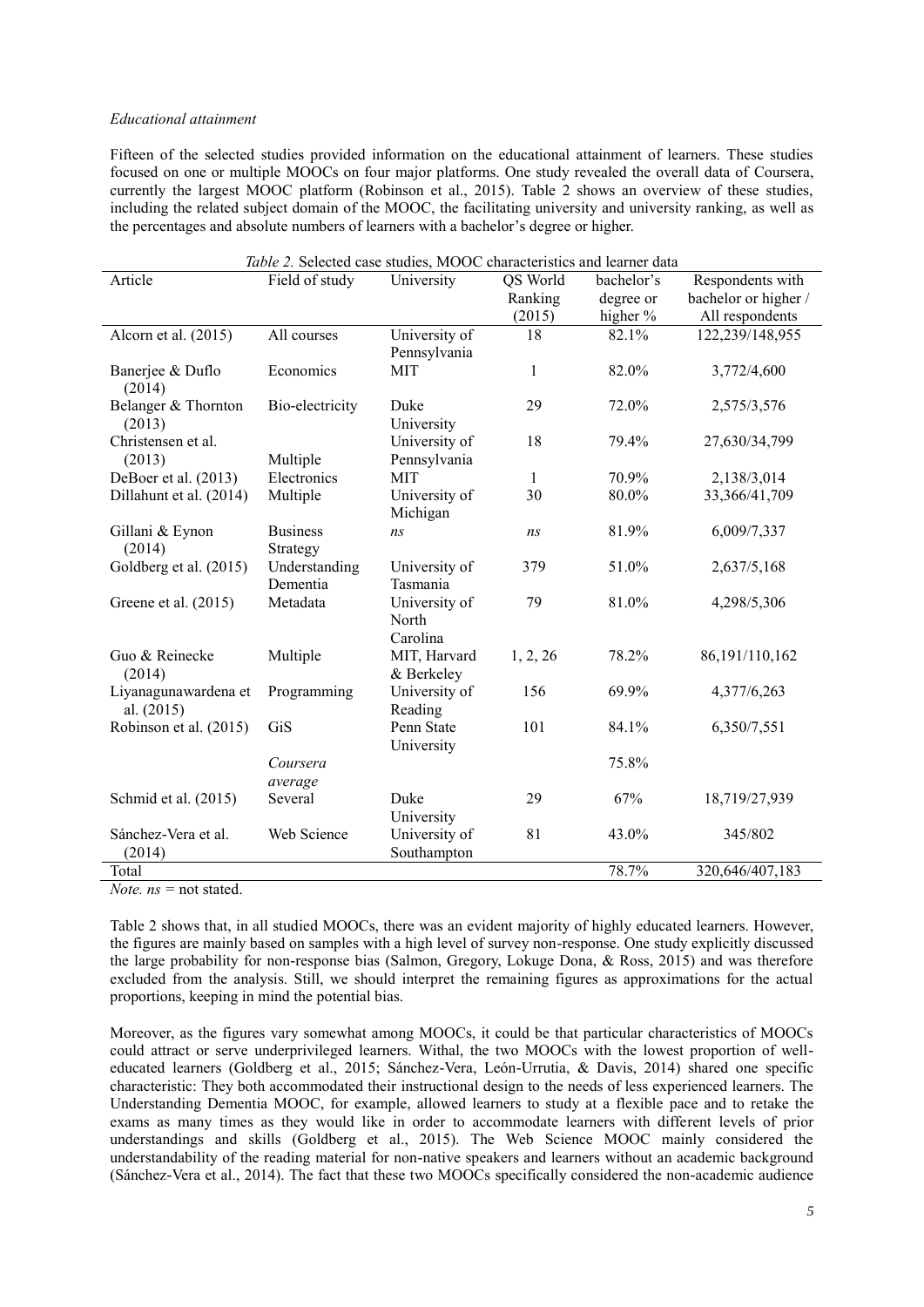in their instructions could have had a positive effect on the proportion of less educated learners enrolled in these MOOCs. Nevertheless, as these are only exemplary cases for today's large supply of MOOCs, these explanations are limited to serve as suggestions.

#### *Occupational position*

The occupational position of MOOC learners has been the focus of ten selected studies. Table 3 provides an overview of the articles, the reported formal employment rates, industries of employment and the total amount of respondents. Two articles (Liu et al., 2014; Liu, Kang, & McKelroy, 2015) focused on the same MOOC, yet a different cohort of learners. Again, these learner demographics are potentially biased due to selective response to the surveys.

| Table 3. Overview of articles, employment rates and respondent rates |          |               |               |               |                     |             |
|----------------------------------------------------------------------|----------|---------------|---------------|---------------|---------------------|-------------|
| Article                                                              | $\%$     | $\frac{0}{0}$ | $\frac{0}{0}$ | $\frac{0}{0}$ | Industries of       | Respondents |
|                                                                      | Employed | Student       | Retired       | Unemployed    | employment          |             |
| Alcorn et al.                                                        | 72.1%    | 32.1%         | ns            | 20.5%         | ICT $(22%)$         | 148,955     |
| (2015)                                                               |          |               |               |               | Business $(14.6\%)$ |             |
|                                                                      |          |               |               |               | Management          |             |
|                                                                      |          |               |               |               | $(7.9\%)$           |             |
| Christensen et al.<br>(2013)                                         | 69.3%    | 17.4%         | 6.8%          | 6.6%          | ns                  | 34,799      |
| Greene et al.<br>(2015)                                              | 68.0%    | 29.0%         | ns            | ns            | ns                  | 5,306       |
| Liu et al. $(2014)$                                                  | 84.0%    | 10.0%         | 1.0%          | ns            | ns                  | 409         |
| Liu et al. (2015)                                                    | 83.0%    | 12.0%         | ns            | ns            | Journalism (30%)    | 320         |
|                                                                      |          |               |               |               | ICT $(18%)$         |             |
|                                                                      |          |               |               |               | Education (10%)     |             |
|                                                                      |          |               |               |               | Business (7%)       |             |
| Robinson et al.                                                      | 74.9%    | ns            | 3.8%          | 18.6%         | ICT $(32.8\%)$      | 7,551       |
| (2015)                                                               |          |               |               |               | Education (14.2%)   |             |
|                                                                      |          |               |               |               | Business (7.5%)     |             |
|                                                                      |          |               |               |               | Management          |             |
|                                                                      |          |               |               |               | $(4.3\%)$           |             |
| Schmid et al.<br>(2015)                                              | 57.3%    | ns            | ns            | 12.0%         |                     | 27,939      |
| Coursera's                                                           | 73.3%    | ns            | 4.9%          | 18.0%         | ICT $(25.2\%)$      | ns          |
| average                                                              |          |               |               |               | Education (16.6%)   |             |
|                                                                      |          |               |               |               | Business (9.8%)     |             |
|                                                                      |          |               |               |               | Management          |             |
|                                                                      |          |               |               |               | $(5.1\%)$           |             |
| Total                                                                | 69.9%    |               |               |               |                     | 225,279     |
|                                                                      |          |               |               |               |                     |             |

*Note*. *ns* = not stated.

Table 3 shows that the majority of MOOC learners in these studies was employed and that the employed learners most frequently held an occupation in ICT, education, business, management and journalism. Moreover, it demonstrates a substantial proportion of formal students and smaller proportions of retirees. As this illustrates that a large part of the learners has or has had access to formal education, have challenging jobs or are not compelled to work, it seems that a large proportion of the learners is from a privileged background. However, Table 3 also demonstrates unemployment rates that vary from marginal to substantial. This could be due to the fact that some studies included students and retirees in the "unemployed" category. Moreover, there could be a discrepancy between the unemployed population and the population that is actually looking for a job (Alcorn et al., 2015). A more systematic use of specified categories (e.g., "student," "retired," "unemployed and looking for a job" and "unemployed and not looking for a job") might have supported the interpretation of the relative privilege of learners.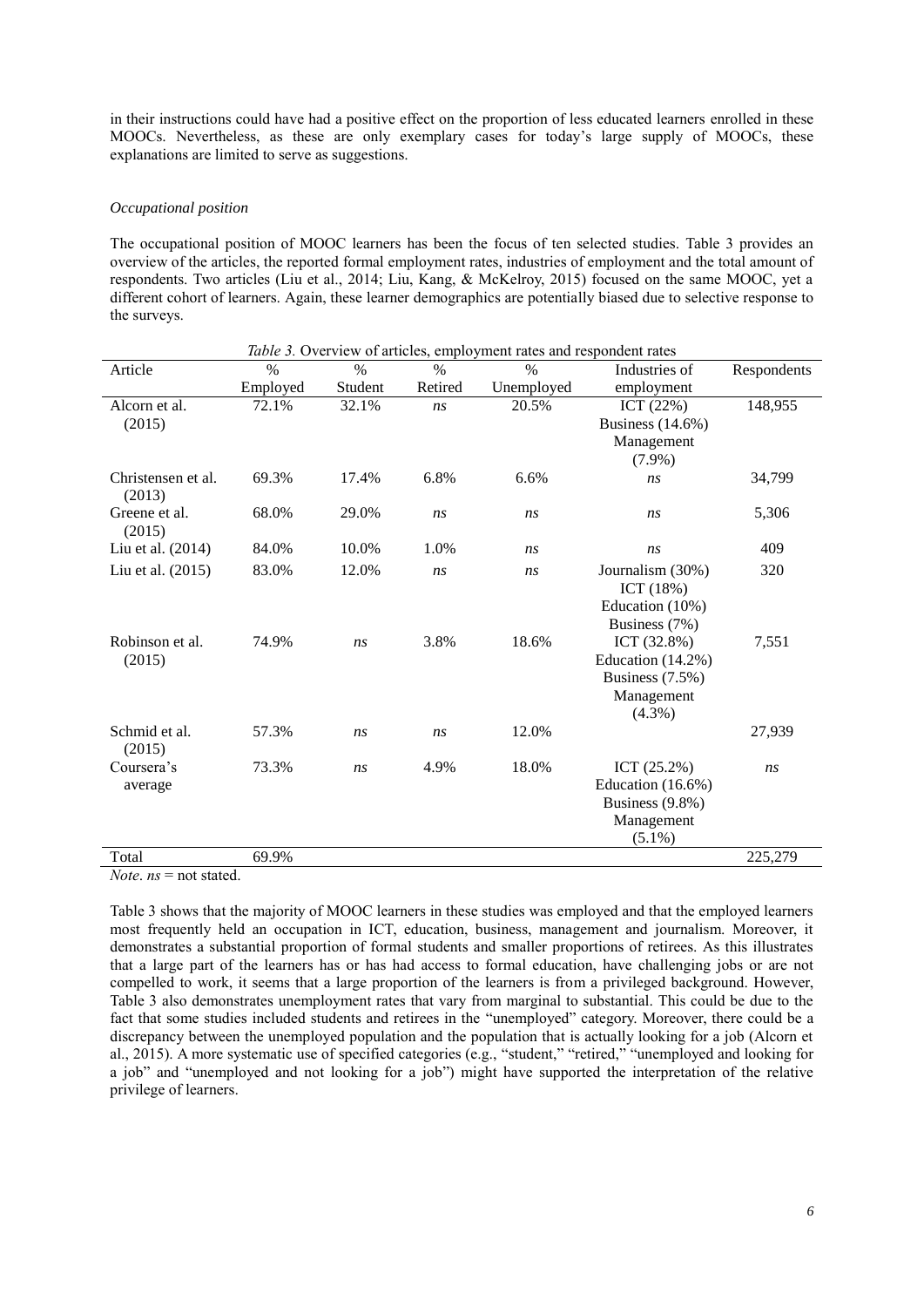#### *Geographical location*

Of all selected articles, fourteen provided information on the geographical location of MOOC learners. Coverage and reliability of these data are superior to other indicators, since the geographical location of learners can be obtained through IP addresses and is therefore more resistant to non-response bias. However, the reports on learners' geographical location within the selected studies were barely exhaustive. Some studies only reported the proportion of MOOC enrollees for one country or merely reported absolute numbers without a reference group (Belanger & Thornton, 2013; DeBoer, Stump, Seaton, & Breslow, 2013; Sánchez-Vera et al., 2014). The remaining studies reported proportions for the top few countries, ranging from three (Dillahunt, Wang, & Teasly, 2014) to eleven (Robinson et al., 2015). Table 4 provides proportions of MOOC learners compared to their proportion in the world population among the most frequently reported countries.

| Table 4. Estimated proportion of learners per country in comparison to world population |                      |                      |        |         |      |        |               |            |
|-----------------------------------------------------------------------------------------|----------------------|----------------------|--------|---------|------|--------|---------------|------------|
| Article                                                                                 | Developed            | Less                 | U.S.A. | India   | U.K. | Canada | <b>Brazil</b> | Total      |
|                                                                                         | nations <sup>a</sup> | developed            |        |         |      |        |               | Population |
|                                                                                         |                      | nations <sup>a</sup> |        |         |      |        |               |            |
| Alcorn et al. (2015)                                                                    | ns                   | ns                   | 13.2%  | 5.5%    | ns   | ns     | 4.0%          | 1.7        |
|                                                                                         |                      |                      |        |         |      |        |               | million    |
| Banarjee & Duflo                                                                        | ns                   | ns                   | 28.0%  | 10.0%   | 5.0% | ns     | 3%            | 4,600      |
| (2014)                                                                                  |                      |                      |        |         |      |        |               |            |
| Christensen et al.                                                                      | 67.0%                | 33.0%                | 33.9%  | 7.3%    | 3.9% | 3.4%   | 4.4%          | 34,779     |
| (2013)                                                                                  |                      |                      |        |         |      |        |               |            |
| Dillahunt et al.                                                                        | ns                   | ns                   | 28.7%  | 7.8%    | 4.5% | ns     | ns            | 37,148     |
| (2014)                                                                                  |                      |                      |        |         |      |        |               |            |
| Diver & Martinez                                                                        | ns                   | ns                   | 20.4%  | 7.3%    | ns   | ns     | 3.6%          | 11,183     |
| (2015)                                                                                  |                      |                      |        |         |      |        |               |            |
| Gillani & Eynon                                                                         | 62.0%                | 38.0%                | ns     | ns      | ns   | ns     | ns            | 3,631      |
| (2014)                                                                                  |                      |                      |        |         |      |        |               |            |
| Greene et al.                                                                           | 72.0%                | 28.0%                | 36.0%  | 8.0%    | 4.0% | 4.0%   | 3.0%          | 3,875      |
| (2015)                                                                                  |                      |                      |        |         |      |        |               |            |
| Guo & Reinecke                                                                          | ns                   | ns                   | 20.9%  | 12.9%   | 6.2% | ns     | ns            | 110,162    |
| (2014)                                                                                  |                      |                      |        |         |      |        |               |            |
| Impey et al. $(2015)$                                                                   | ns                   | ns                   | 45.0%  | 5.0%    | 6.2% | 4.7%   | 1.5%          | 1,991      |
| Liu et al. (2014)                                                                       | ns                   | ns                   | 44.0%  | ns      | 5.0% | 4.0%   | 3.0%          | 409        |
| Liu et al. (2015)                                                                       | ns                   | ns                   | 30.0%  | $3.0\%$ | ns   | 5.0%   | $4.0\%$       | 320        |
| Robinson et al.                                                                         | ns                   | ns                   | 30.4%  | 5.7%    | 3.5% | 3.6%   | 3.1%          | 7,551      |
| (2015)                                                                                  |                      |                      |        |         |      |        |               |            |
| Coursera                                                                                | ns                   | ns                   | 27.7%  | 5.6%    | 3.6% | 3.7%   | 4.7%          |            |
| average                                                                                 |                      |                      |        |         |      |        |               |            |
| <b>Total World</b>                                                                      | 17%                  | 83%                  | 4.4%   | 17.8%   | 0.8% | ns     | 2.7%          | 7,349      |
| Population <sup>a</sup>                                                                 |                      |                      |        |         |      |        |               | million    |

*Note*.  $ns =$  not stated.  $a =$  The definition of developed nations and the estimation of their proportions in the total world population is based on data of the United Nations (2015).

Table 4 illustrates that MOOC learners from developing countries take up a small share of the MOOC population compared to their share in the world population, whereas U.S. learners comprised an unrepresentative large proportion of the MOOC population. Possible explanations for this inequal distribution, is that learners appear to be mainly attracted to MOOCs that originate from their own country (Sánchez-Vera et al., 2014), are in their native language (Impey, Wenger, & Austin, 2015) or apply cultural customs that conform to their norms (Liyanagunawardena et al., 2013b). Therefore, MOOC courses and platforms outside of the Western paradigm might serve learners from other regions, like Rwaq for Arabic populations (MacLeod, Haywood, Woodgate, & Alkhatnai, 2015) and Swayam for Indian populations (Alcorn et al., 2015). And although a notable proportion of the MOOC population is from the developing world, 22 to 38 percent, it is also noticed that the majority MOOC learners from developing countries is highly educated (Alcorn et al., 2015; Christensen et al., 2013). This reiteratively underscores the social inequal distribution of MOOC participation. In addition, it raises questions on the purpose of MOOCs as an alternative for higher education, as it is mainly used as an addition to formal education.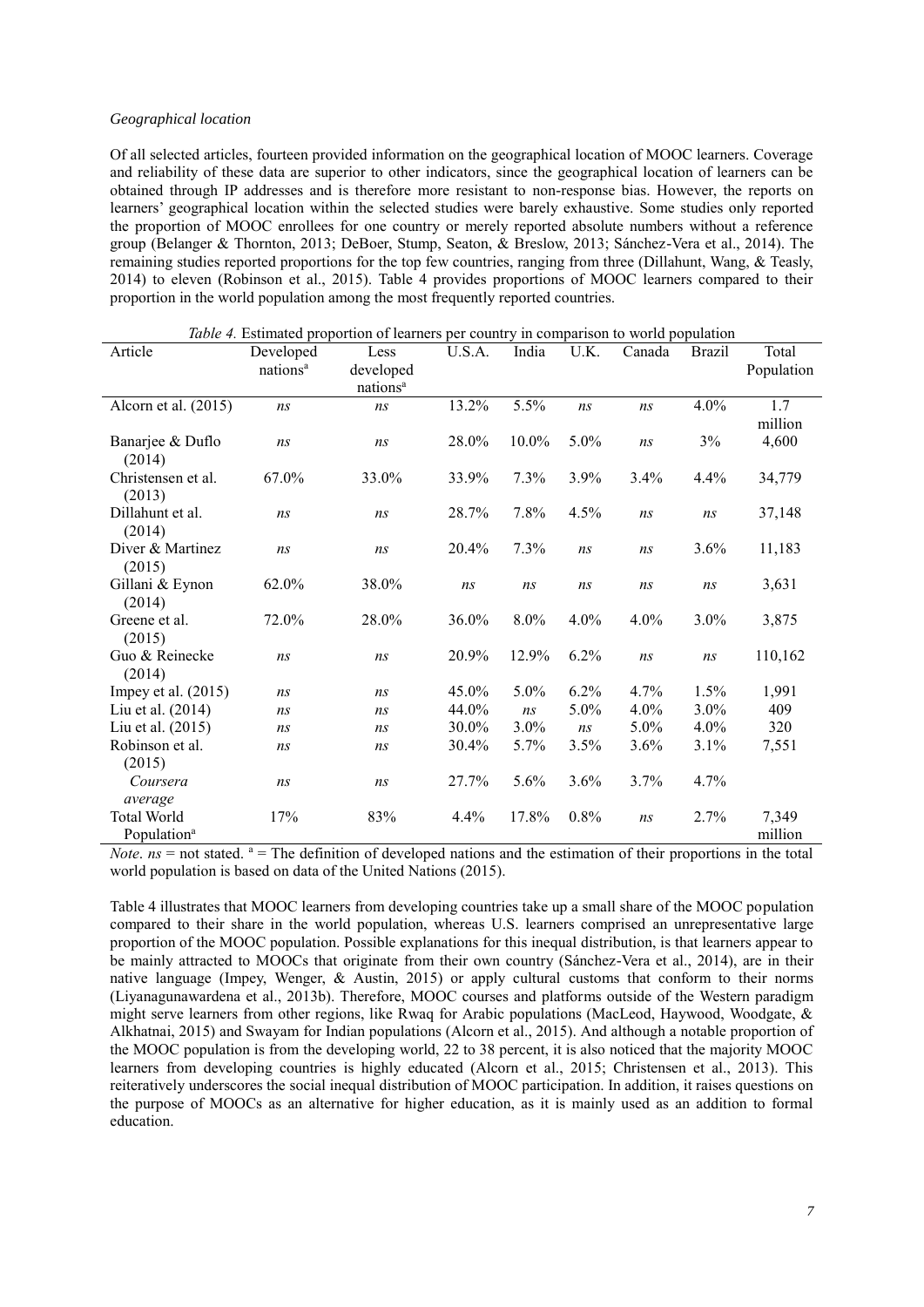### **Factors contributing to MOOC completion**

Knowledge about the impact of privilege on MOOC completion can also be crucial for understanding the social impact of MOOCs. Although MOOC completion rates generally tend to be very low (Jordan, 2014), it might be that privileged learners have better opportunities to successfully complete a MOOC than underprivileged. The selected studies discussed two factors that are related to privilege: educational attainment and skills and knowledge.

#### *Educational attainment*

Six selected articles have addressed the potential relationship between educational attainment and MOOC completion. These studies have not shown one consistent outcome. Three studies found a positive association between educational attainment and MOOC completion. Although these studies acknowledged multiple predictors for completion, including age, motivation and prior MOOC experience (Engle, Mankoff, & Carbrey, 2015; Greene et al., 2015; Guo & Reinecke, 2014), the relative significance of educational attainment remained unclear. Two studies indicated that, whereas completion was generally higher among those with higher levels of educational attainment, there were also substantial proportions of less educated learners who received a certificate with an excellent evaluation (DeBoer et al., 2013; Dillahunt et al., 2014). Furthermore, there was one study that denied the association between educational attainment and completion (Goldberg et al., 2015). These findings can be explained by the instructional design that allowed more time, flexibility and more opportunities to retake the exams (Goldberg et al., 2015). Even though these studies are not exhaustive, have made use of specific methodological designs or focused on specific MOOCs, it shows that educational attainment does not have to determine MOOC completion.

#### *Skills and knowledge*

Six of the selected articles discussed skills and knowledge as potential predictors for MOOC completion. Three studies indicated that subject-specific work- or school experience decreased the likelihood of drop out, increased the likelihood of passing exams and even increased grades (Engle et al., 2015; Greene et al., 2015; Masanet, Chang, Yao, Briam, & Huang, 2014). These quantitative findings were supported by qualitative studies on learners' experiences. These indicated that shortfalls in knowledge could cause feelings of panic or incompetency among learners, making drop out more likely (Belanger & Thornton, 2013; Park, Jung, & Reeves, 2015). In addition, English proficiency appeared to explain successful MOOC completion (Banerjee & Duflo, 2014; Engle et al., 2015). One study also illustrated that US learners had significantly higher grades and needed less time to watch video lectures (Diver & Martinez, 2015). In turn, non-native speakers seemed to experience less confidence in their ability to pass assignments and exams in MOOCs (Park et al., 2015). Even though these findings imply that native or proficient English speakers might experience fewer barriers in successful MOOC completion, there is an increasing amount of MOOCs in alternative languages (Shah, 2014). Therefore, conclusions on the opportunities for non-native speakers can only be given after extensive comparisons with MOOCs in alternative languages.

## **Conclusion**

This systematic review examined empirical literature to congregate knowledge on MOOCs and to what extent they are able to reach and serve underprivileged learners better than formal higher education. The relative impact of MOOCs is evaluated against theoretical understandings of social reproduction in education (Bourdieu, 1973; 1986). As it is the first review to systematically assess MOOC studies on their reports of social inequalities, the findings have social as well as methodological implications.

The literature substantiated that there are fewer barriers to MOOCs than to higher education. Still, the remaining barriers seem to specifically hamper access for underprivileged populations. Especially for individuals with little resources or in remote areas in developing countries, the necessity Internet access or additional expenses could obstruct their participation in MOOCs. In addition, confusing indications about prerequisite knowledge could hamper the MOOC enrollment for those with little educational experience. Even though MOOCs require less financial investment or social and cultural proximity to higher education institutions, the results show that individuals with little financial resources or in less culturally or socially dominant contexts experience evident barriers towards MOOC participation.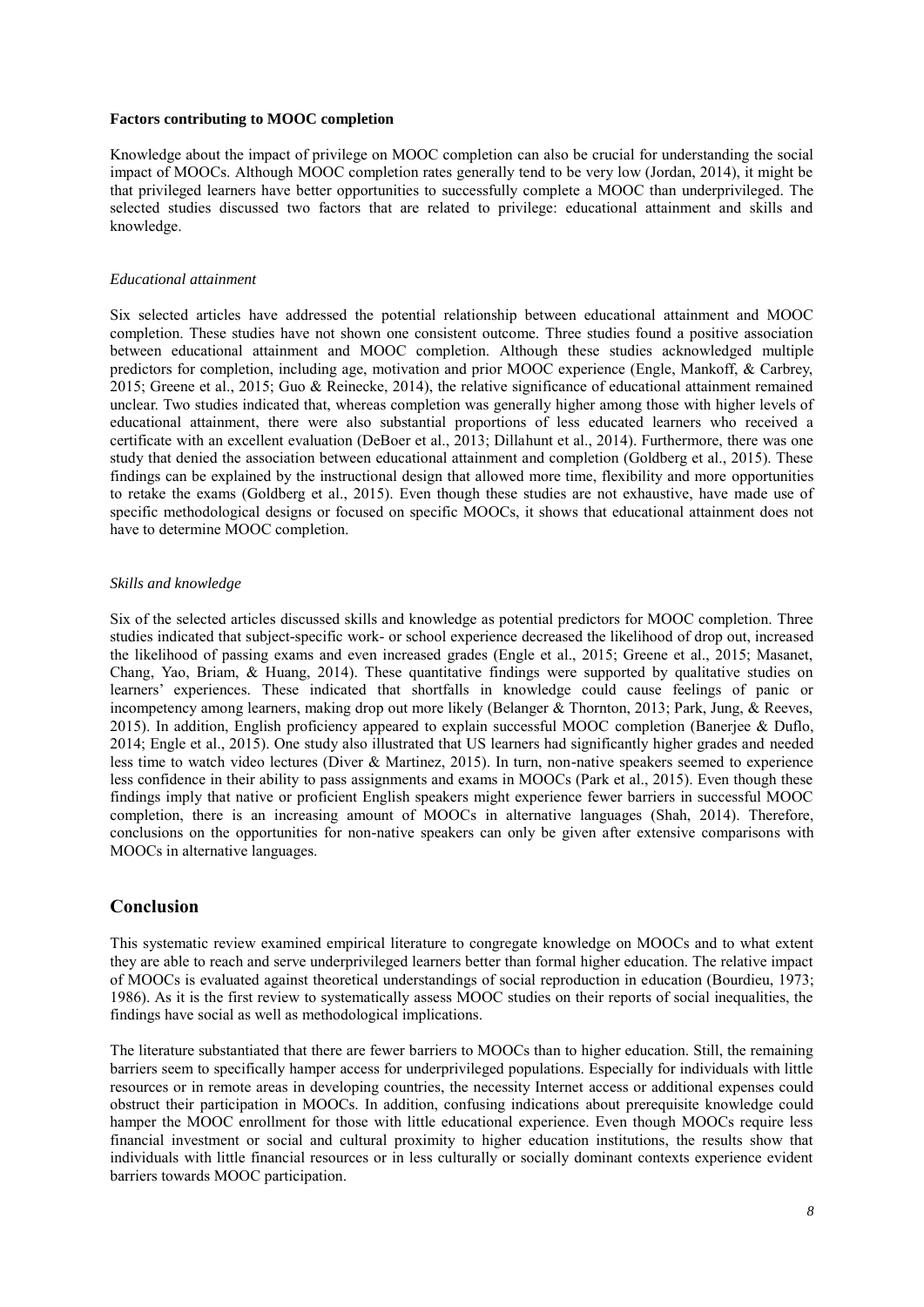Reported demographic data of learners showed that the majority of the MOOC learners is well educated. Moreover, a large proportion is employed in challenging sectors and an unrepresentative large share is from developed countries. It is suggested that the instructional design, the language of instruction or the cultural origin of the facilitator could play a role in the demographic composition of the MOOC population. Still, as the average level of educational attainment among MOOC learners is high, the findings articulate that those who experience or have experienced privileges in formal education are overrepresented in MOOCs. Moreover, professional relations and the cultural background could function as privileges in MOOC participation.

Finally, the results showed that prior skills and knowledge, as a form of cultural capital, could be explanatory for the completion of MOOCs. There have been mixed outcomes, however, with regards to the impact of educational attainment on completion. Although there is evidence to suggest that educational background influences MOOC completion, several studies nuanced this conclusion. This leads to the implication that certain social privileges might help in MOOC completion, yet that underprivileged learners can still be successful in MOOCs.

#### **Strengths and limitations**

This review has been able to discuss diverse manifestations of social inequalities in MOOCs, as it focused on formal barriers, enrollment and completion. Moreover, the review encompassed studies from different academic traditions, indicating diverse issues on a large variety of MOOCs. Therefore, this review has been able to apply a relevant degree of nuance in its conclusions.

However, the scope of this review is not exhaustive. In order to assure relevance, quality and reliability of the examined studies, literature was selected from three academic databases using specific search terms and search filters. Still, some potentially relevant sources of literature might have been missed. There were at least some indications that the results might not be representative for the total MOOC population, including the lack of publications on MOOCs from smaller or non-Western platforms as well as the low response rates in MOOC surveys. Therefore, this review holds exploratory value and could serve to inform future research on issues that need to be addressed in order to enhance knowledge on social inequalities in MOOCs. To remind the audience of these restraints in the conclusions, these limitations were considered in the interpretations of the findings. A final limitation of this review is that only a selection of variables was examined, as the empirical studies provided limited information on income, parental education, ethnicity of learners or other socially relevant factors. To be able to examine the effects of these variables on enrollment or completion, more data on these characteristics of MOOC learners is needed.

#### **Suggestions for future research**

The limitations that were encountered within this review evoke suggestions for future research. As it appeared that most empirical studies on MOOCs rely on surveys with low response rates and with unclear indications of their representativeness, more research is needed in order to make valid generalizations. Consequently, future research could examine strategies to improve knowledge on learner characteristics. For example, researchers could experiment with different surveys modes to examine how this could affect response and representativeness of samples. Furthermore, this review demonstrated a lack of empirical studies on MOOCs on smaller or non-Western based platforms. As these might have other implications for social equality, it is very important that a larger variety of MOOCs will be studied. Specific aspects of concern are the effects of the instructional design or the language of instruction on the learning progress of underprivileged learners. One possibility is to examine whether multilingual platforms can reduce existing inequalities in participation and completion rates (see also Van Laere, Agirdag, & van Braak, 2016). This could yield guidelines for new MOOCs that specifically aim to serve all types of learners. And because the purpose of MOOCs is to increase and enable access to higher education for all people in the world, MOOCs should be responsive to the needs and capabilities of the general global population. In this way, MOOCs might truly enrich the world, and not only the rich.

## **References**

\*Alcorn, B., Christensen, G., & Kapur, D. (2015). Higher education and MOOCs in India and the Global South. *Change: The Magazine of Higher Learning, 47*(3), 42–49.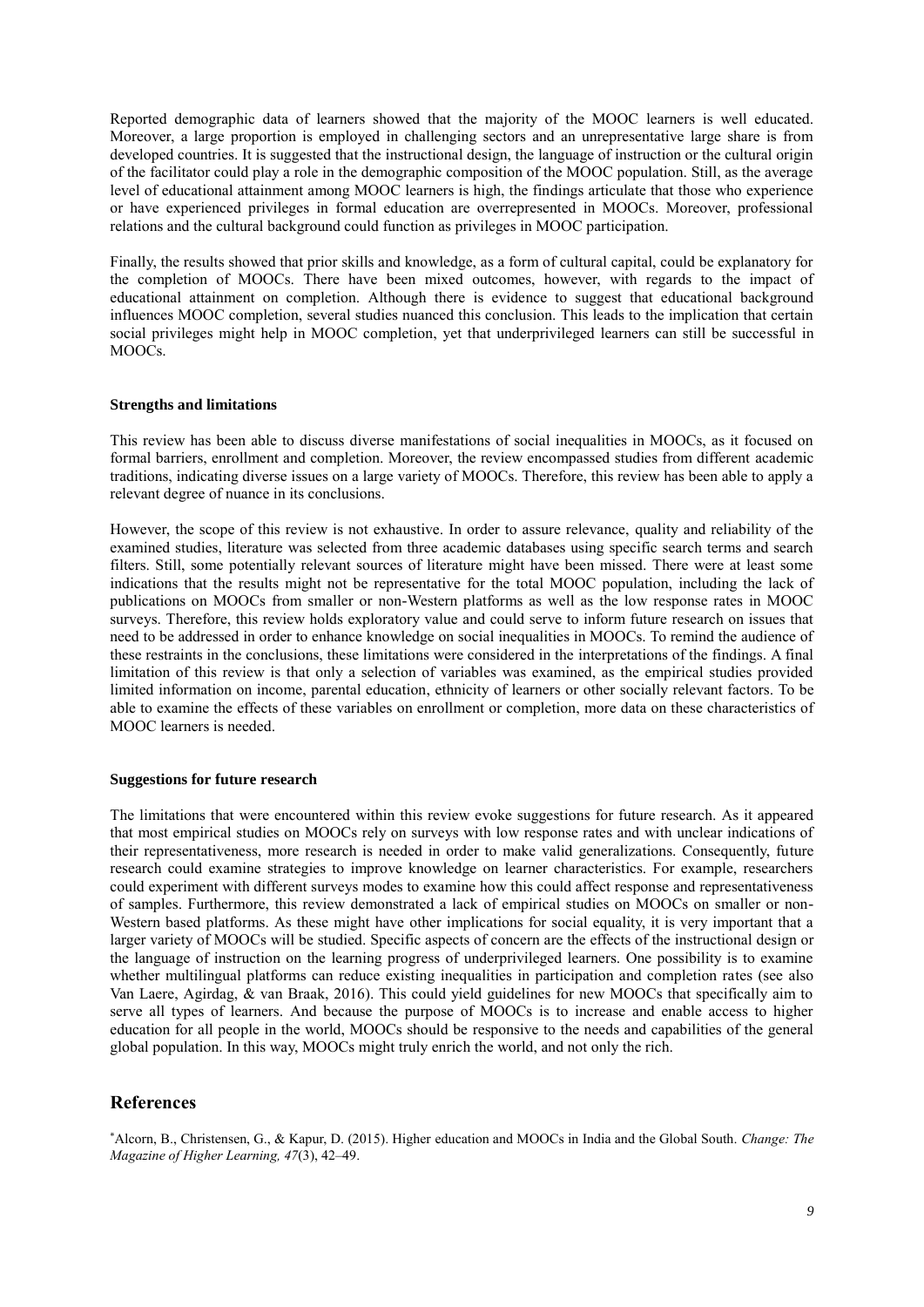\*Audsley, S., Fernando, K., Maxson, B., Robinson, B., & Varney, K. (2013). An Examination of Coursera as an information environment: Does Coursera fulfill its mission to provide open education to all? *The Serials Librarian, 65*(2), 136–166.

\*Banerjee, A. V., & Duflo, E. (2014). (Dis)Organization and success in an economics MOOC. *American Economic Review, 104(*5), 514–518.

\*Belanger, Y., & Thornton, J. (2013*). Bioelectricity: A Quantitative approach Duke University's first MOOC*. Retrieved from https://dukespace.lib.duke.edu/dspace/bitstream/handle/10161/6216/Duke\_Bioelectricity\_MOOC\_Fall2012.pdf?utm\_campai gn=elearningindustry.com&utm\_source=/good-bad-ugly-side-of-corporate-mooc&utm\_medium=link

Bourdieu, P. (1973). Cultural reproduction and social reproduction. In R. Brown (Ed.), *Knowledge, Education, and Cultural Change* (pp. 71–112). London, UK: Tavistock.

Bourdieu, P. (1986). The Forms of capital. In I. Szeman & T. Kaposy (Eds.), *Cultural Theory: An Anthology* (pp. 81–93). Oxford, UK: Wiley-Blackwell.

\*Christensen, G., Steinmetz, A., Alcorn, B., Bennett, A., Woods, D., & Emanuel, E. J. (2013). *The MOOC Phenomenon: Who takes massive open online courses and why?* Retrieved from https://papers.ssrn.com/sol3/papers.cfm?abstract\_id=2350964

\*DeBoer, J., Stump, G. S., Seaton, D., & Breslow, L. (2013, June). *Diversity in MOOC students' backgrounds and behaviors in relationship to performance in 6.002x*. Paper presented at the 6th conference of MIT's Learning International Networks Consortium, Cambridge, MA.

\*Dillahunt, T. R., Wang, B. Z., & Teasley, S. (2014). Democratizing higher education: Exploring MOOC use among those who cannot afford a formal education. *International Review of Research in Open and Distributed Learning, 15*(5), 177–196.

\*Diver, P., & Martinez, I. (2015). MOOCs as a massive research laboratory: opportunities and challenges. *Distance Education, 36*(1), 5–25.

Emanuel, E. J. (2013). Online education: MOOCs taken by educated few. *Nature, 503*(7476), 342–342.

\*Engle, D., Mankoff, C., & Carbrey, J. (2015). Coursera's introductory human physiology course: Factors that characterize successful completion of a MOOC. *International Review of Research in Open and Distributed Learning, 16*(2), 46–68.

\*Evans, S., & McIntyre, K. (2014). *MOOCs in the humanities: can they reach underprivileged students? Convergence: The International Journal of Research into New Media Technologies*. Retrieved from http://con.sagepub.com/content/22/3/313

\*Gillani, N., & Eynon, R. (2014). Communication patterns in massively open online courses*. Internet and Higher Education, 23*, 18–26.

\*Goldberg, L. R., Bell, E., King, C., O'Mara, C., McInerney, F., Robinson, A., & Vickers, J. (2015). Relationship between participants' level of education and engagement in their completion of the understanding dementia Massive Open Online Course. *BMC medical education, 15*(1), 60–67.

\*Greene, J. A., Oswald, C. A., & Pomerantz, J. (2015). Predictors of retention and achievement in a Massive Open Online Course. *American Educational Research Journal, 52*(5), 925–955.

\*Guo, P. J., & Reinecke, K. (2014). Demographic differences in how students navigate through MOOCs. In A. Fox, M. A. Hearst, & M. T. H. Chi (Eds.), *Proceedings of the first ACM conference on Learning@Scale conference* (pp. 21–30). New York, NY: ACM.

\*Hollands, F. M., & Tirthali, D. (2014). Why do institutions offer MOOCs? *Online Learning, 18*(3), 1–19.

\* Impey, C. D., Wenger, M. C., & Austin, C. L. (2015). Astronomy for astronomical numbers: A Worldwide massive open online class. *International Review of Research in Open and Distributed Learning, 16*(1), 57–79.

Konstantinovskiy, D. L. (2012). Social inequality and access to higher education in Russia. *European Journal of Education, 47*(1), 9–24.

Kuriloff, P. (2005). Breaking the barriers of time and space: More effective teaching using e-pedagogy. *Innovate: Journal of Online Education, 2*(1), 1–6.

Jordan, K. (2014). Initial trends in enrollment and completion of massive open online courses Massive Open Online Courses. *International Review of Research in Open and Distance Learning, 15*(1), 133–160.

\*Leontyev, A., & Baranov, D. (2013). Massive open online courses in chemistry: A Comparative overview of platforms and features. *Journal of Chemical Education, 90*(11), 1533–1539.

\*Liu, M., Kang, J., Cao, M., Lim, M., Ko, Y., Myers, R., & Schmitz Weiss, A. (2014). Understanding MOOCs as an emerging online learning tool: Perspectives from the students. *American Journal of Distance Education, 28*(3), 147–159.

\*Liu, M., Kang, J., & McKelroy, E. (2015). Examining learners' perspective of taking a MOOC: Reasons, excitement, and perception of usefulness. *Educational Media International, 52*(2), 129–146.